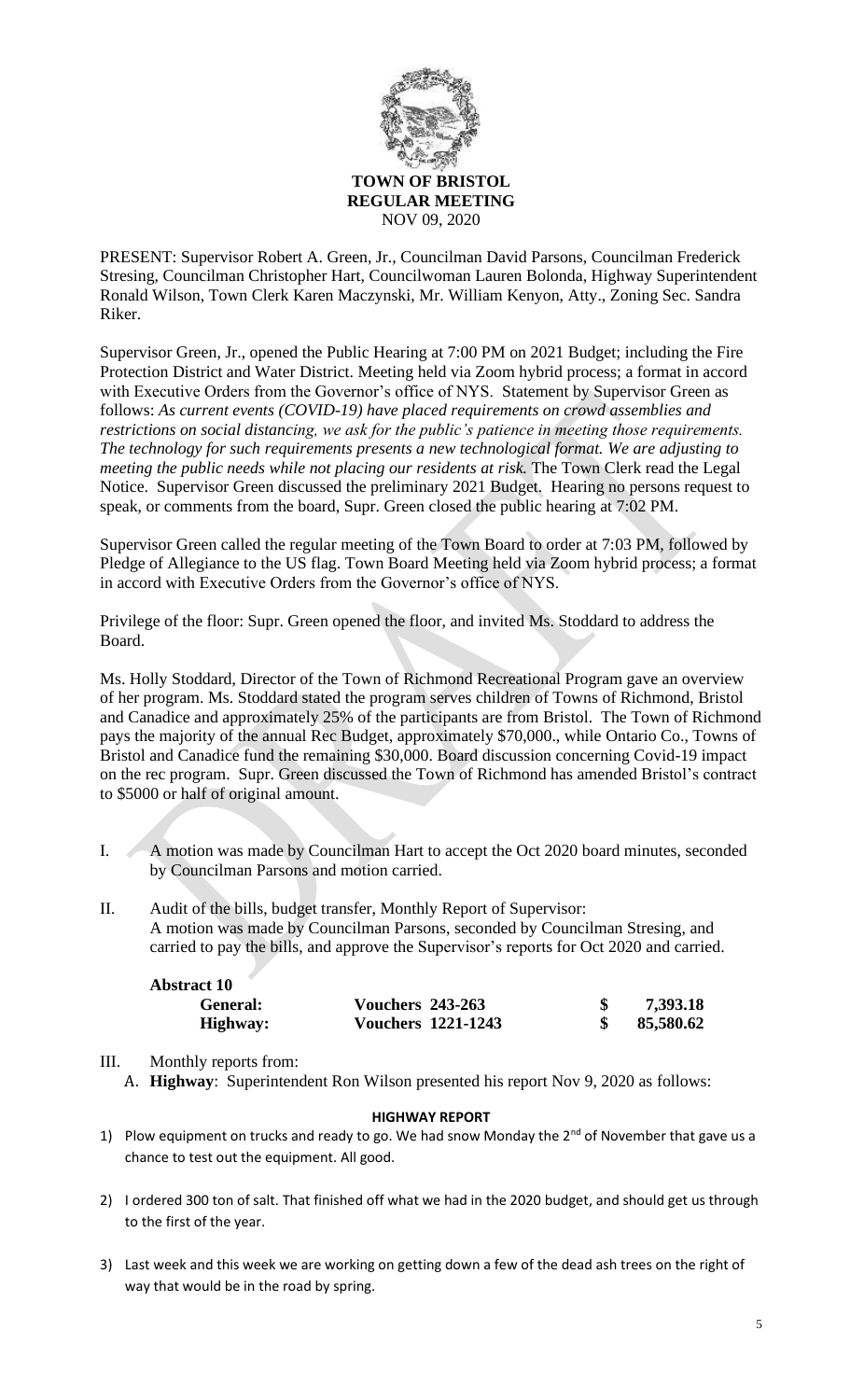- 4) We put down a 6-inch lift of gravel on South Hill road for 1.3 miles. The Town of Conesus was there Wednesday 10/14 to put the lift of gravel on south hill using their jersey spreader. We lifted to the top of the hill before the alpaca farm.
- 5) After lifting South Hill, calcium was sprayed to bind the new lift of gravel. Also, graded Dugway Hill and Morrow Hill and applied calcium.
- 6) A new *stop* sign and *stop ahead* sign were installed at Buckelew rd. and Green rd. We removed the *stop* sign from Green Rd from the south at Buckelew, and put a new *stop* sign at Buckelew and Green Roads.
- 7) Last month we installed chevron's and curve signs in Green and McClurg roads. We also added the *s curve* signs with *30 MPH suggested* signs. I was asked if we could get a speed limit on the new part of Green and McClurg roads that we surfaced this year.
- 8) Estimate for Tailgate Spreader (salt & sand) for car1: \$4075. Due to lifting South Hill Rd late, I may need to use car1 to plow and sand, along with other roads and parking lots that the 10 wheelers salt after car1 plows.

-Respectfully submitted Ronald Wilson

Board discussion followed concerning tailgate salt spreader, \$4075 estimate from Perinton RV and following town purchasing practice of obtaining 3 quotes.

Board discussion concerning stop sign movement must be done by board resolution before sign placement is changed. Supr. Green will determine board procedure to change stop sign locations.

B. **Planning Board & Zoning Board of Appeals and Code Office**; Report from Mrs. Sandra Riker.

**Planning, ZBA and Code Office Report 11/09/2020**

Planning Board Meeting and ZBA Meeting

The Boards met on November  $2<sup>nd</sup>$  for the second joint meeting regarding changes to the present Solar Law and possible addition of a Battery Storage Law. They discussed some of the information found in the recent Solar Energy Regulations webinar put on by Division of Local Govt Services of NYS and how it can help frame the changes the Boards feel met be needed for our Local Laws in view of the newly enacted "Accelerated Renewable Energy Law" for NYS. They went on to review Zoning Revision Considerations for Local Law 2 of 2019, Solar Energy Code put together by Justin Steinbach of the Planning Board, Ideas for Proceeding from Marty Snyder, and Proposed Changes: Draft 1 regarding the decommissioning plan for large scale solar energy systems drawn up by Karen Ellmore.

The conclusion that most thoughts were well thought out and should be consideration for change. Karen Ellmore is stepping up to write up a draft of a revised solar law based on the thoughts shared at their meeting. Marty Snyder will do more research into setback regulations being used by other towns throughout the state. Justin will be working on the appendix addition and table of contents update now that the Land Use and Land Cover Study provided by Dr. Bruce Gilman for our Comprehensive Plan.

The goal is to have a draft version of an updated Solar Law by your next meeting in December so you can provide input regarding the direction the two Boards are working in after that they will work on the Battery Storage Portion of the law.

General Code has advised they are close to providing us with the draft of our Code to share online. The next step will be for your review and public hearings after the PB and ZBA have made any changes they feel will be needed.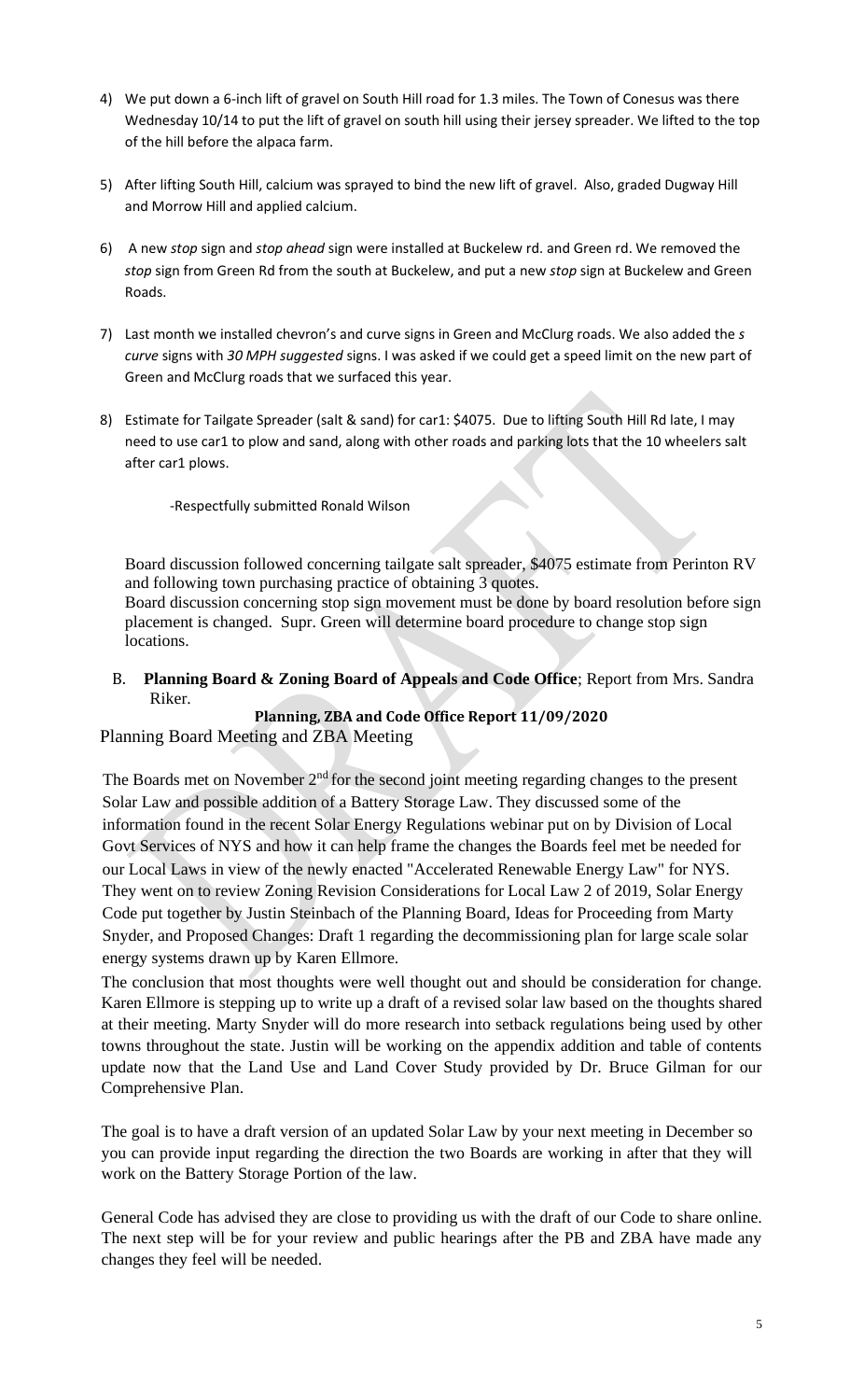The ZBA is still looking for a replacement for Jennifer Sanford to the ZBA Board, we have had one resume turned in but are hoping for more.

Thank you to all of you who expressed an interest in joining the New Ordinance Committee that will begin after General Code 360 is completed. Our plan is to meet once a month to review the current code and suggest changes to make our Code friendly to our residents and future residents. Code Office-New permits: 4

Closed: 5 Inspections 8 Violations: Ongoing: Baptist Hill, 4492 State Rte. 64, and 7830 Tilton Road

Covid-19 and Governor Cuomo-Governor has extended until December 5th the deadline for resuming normal meetings for Boards and public hearings.

Respectfully submitted, *Sandra Riker* Planning, Zoning, and Code Office Assistant

#### **C. Parks/Special Committee**. No report

D. **Town Clerk report**. Mrs. Maczynski presented her report. Total disbursements were \$2,193.40 for the month of Oct 2020.

Motion by Councilwoman Bolonda to accept the monthly reports, seconded by Councilman Parsons and carried.

## **IV. Old Business**

A. Supervisor Green discussed the 2021 Budget was formulated with the 2% tax cap again this year. 2021 Town Budget, Fire Protection District & Water District Vote: Motion by Councilman Parson to accept the Town of Bristol 2021 Preliminary Budget, including Fire Protection District & Water District, as the final budget without changes, seconded by Councilwoman Bolonda and roll call vote as follows;

| onaca o'i Council woman Dolonaa ana fon can volc as for |     |
|---------------------------------------------------------|-----|
| Supervisor Robert A. Green, Jr.                         | Yes |
| <b>Councilman Chris Hart</b>                            | Yes |
| <b>Councilman Fred Stresing</b>                         | Yes |
| <b>Councilman David Parsons</b>                         | Yes |
| Councilwoman Lauren Bolonda                             | Yes |
|                                                         |     |

The 2021 Budget was thereupon deemed duly adopted on Nov 9, 2020.

B. NYS Local Gov'ts and School Districts to develop Communicable Disease Operations Plans – Supr. Green discuss the meetings underway to reach the Feb  $1<sup>st</sup>$ , 2021 goal of presenting a plan to union employee's and adoption of a final plan by April 1<sup>st</sup> 2021.

# **V. New Business**

- A. Supervisor Green presented 2 recommendation from the Fire Protection District for membership; Mikayla Bolonda, 7228 Gregg Road in the Town of Bristol, for new membership and Eliza Stoltz, 6 Race Street, residing in Naples, for continued membership. Motion by Councilman Hart to accept Mikayla Bolonda and Eliza Stoltz for membership, seconded by Councilman Stresing and carried.
- B. Snow & Ice Contract authorization to sign contract, motion by Councilwoman Bolonda, seconded by Councilman Parsons and motion carried.
- C. Court Security contract renewal, authorization to sign contract, motion by Councilman Parsons, seconded by Councilwoman Bolonda and carried.
- D. Revising of Recreation contract with the Town of Richmond, to \$5000, motion by Councilman Hart, seconded by Councilman Stresing and carried.
- VI. **Round Table** Board discussion directing Highway Supr. Wilson to install the light on the flag pole and stencil car1; **Highway Department - Town of Bristol** signage on outside of the truck.